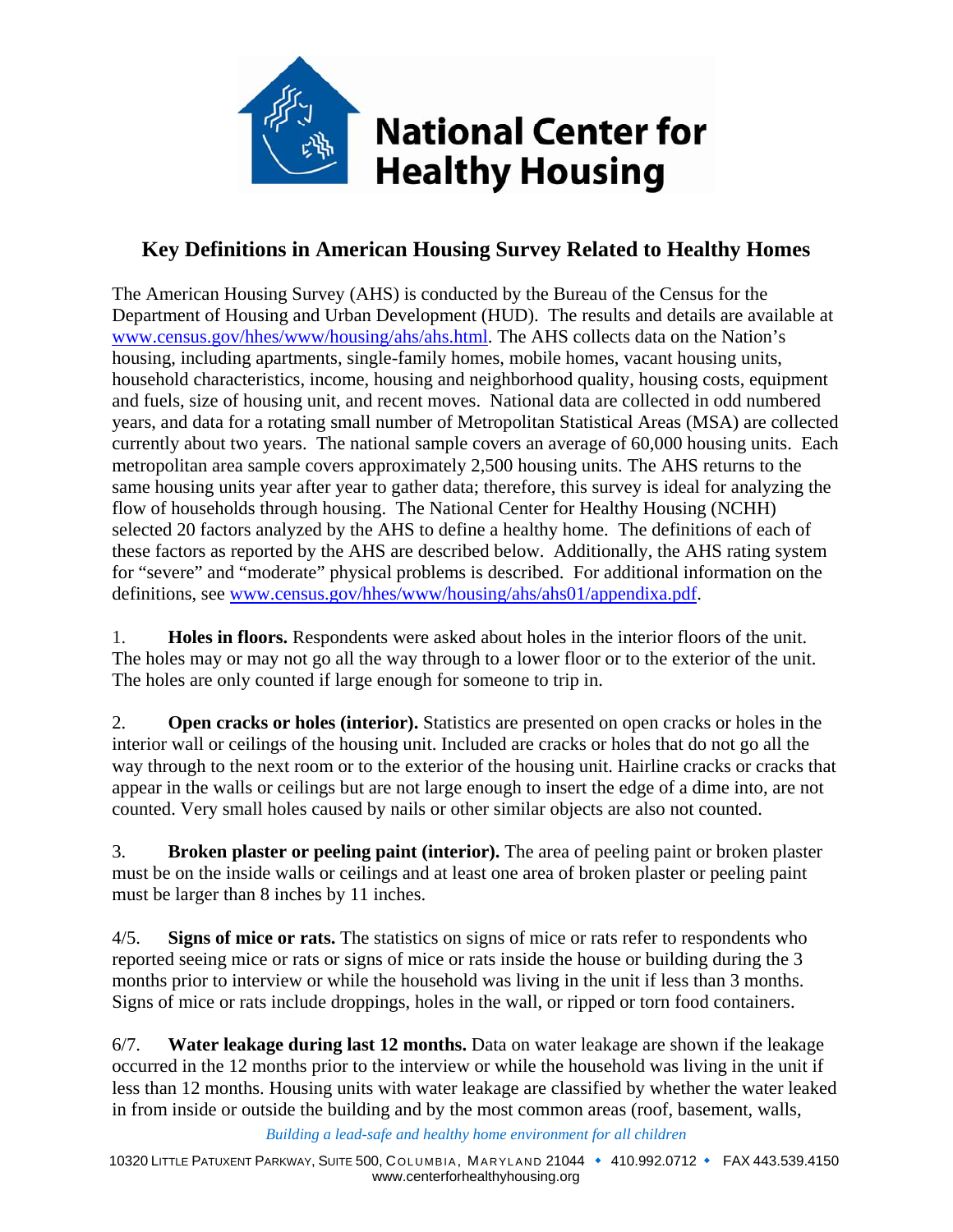closed windows, or doors) or reasons (fixtures backed up or over-flowed or pipes leaked) of water leakage.

8. **Water supply stoppage.** "Water supply stoppage" means that the housing unit was completely without running water from its regular source. "Completely without running water" means that the water system servicing the unit supplied no water at all; that is, no equipment or facility using running water (kitchen or bathroom sinks, shower, bathtub, flush toilet, dishwasher, and other similar items) had water supplied to it, or all were inoperable. The reason could vary from a stoppage because of a flood or storm to a broken pipe, to a shutdown of the water system, to a failure to pay the bill, or other reasons. Data on water supply stoppage are shown if they occurred in the 3 months prior to the interview, or while the household was living in the unit if less than 3 months, and if the breakdown or failure lasted 6 consecutive hours or more.

9. **Flush toilet and flush toilet breakdowns.** A privy or chemical toilet is not considered a flush toilet. Flush toilets outside the unit were not counted. The statistics on breakdowns of flush toilets are shown for housing units with at least one flush toilet for the household's use only. The flush toilet may be completely unusable because of a faulty flushing mechanism, broken pipes, stopped up sewer pipe, lack of water supplied to the flush toilet, or some other reason. For households with more than one toilet, the question asked about times when *all* toilets were unusable.

10. **Sewer disposal breakdown.** The data on breakdowns in the sewage disposal are limited to housing units in which the means of sewage disposal was a public sewer, septic tank, or cesspool. Breakdowns refer to situations in which the system was completely unusable. Examples include the septic tank being pumped because it no longer perked, tank collapsed, tank exploded, sewer main broken, sewer treatment plant not operating as a result of electrical failure, or water service interruption. Data on breakdowns are shown if they occurred in the 3 months prior to the interview or while the household was living in the unit if less than 3 months, and if the breakdown lasted 6 consecutive hours or more.

11. **Plumbing facilities.** The category ''With all plumbing facilities'' consists of housing units that have hot and cold piped water as well as a flush toilet and a bathtub or shower. For units with less than two full bathrooms, the facilities are only counted if they are for the exclusive use of the occupants of the unit. Plumbing facilities need not be in the same room. Lacking some plumbing facilities or having no plumbing facilities for exclusive use means that the housing unit does not have all three specified plumbing facilities (hot and cold piped water, flush toilet, and bathtub or shower) inside the housing unit, or that the toilet or bathing facilities are also for the use of the occupants of other housing units. See also the definitions ''Complete bathrooms,'' ''Flush toilet and flush toilet breakdowns,'' and ''Sewage disposal and sewage disposal breakdowns.''

12. **Heating equipment breakdown.** Statistics are shown for housing units occupied by the householder during the winter prior to the interview and refer only to the main heating equipment. The data are classified by whether the housing unit was uncomfortably cold for 24 hours or more, the number of times equipment breakdowns occurred lasting 6 hours or more, and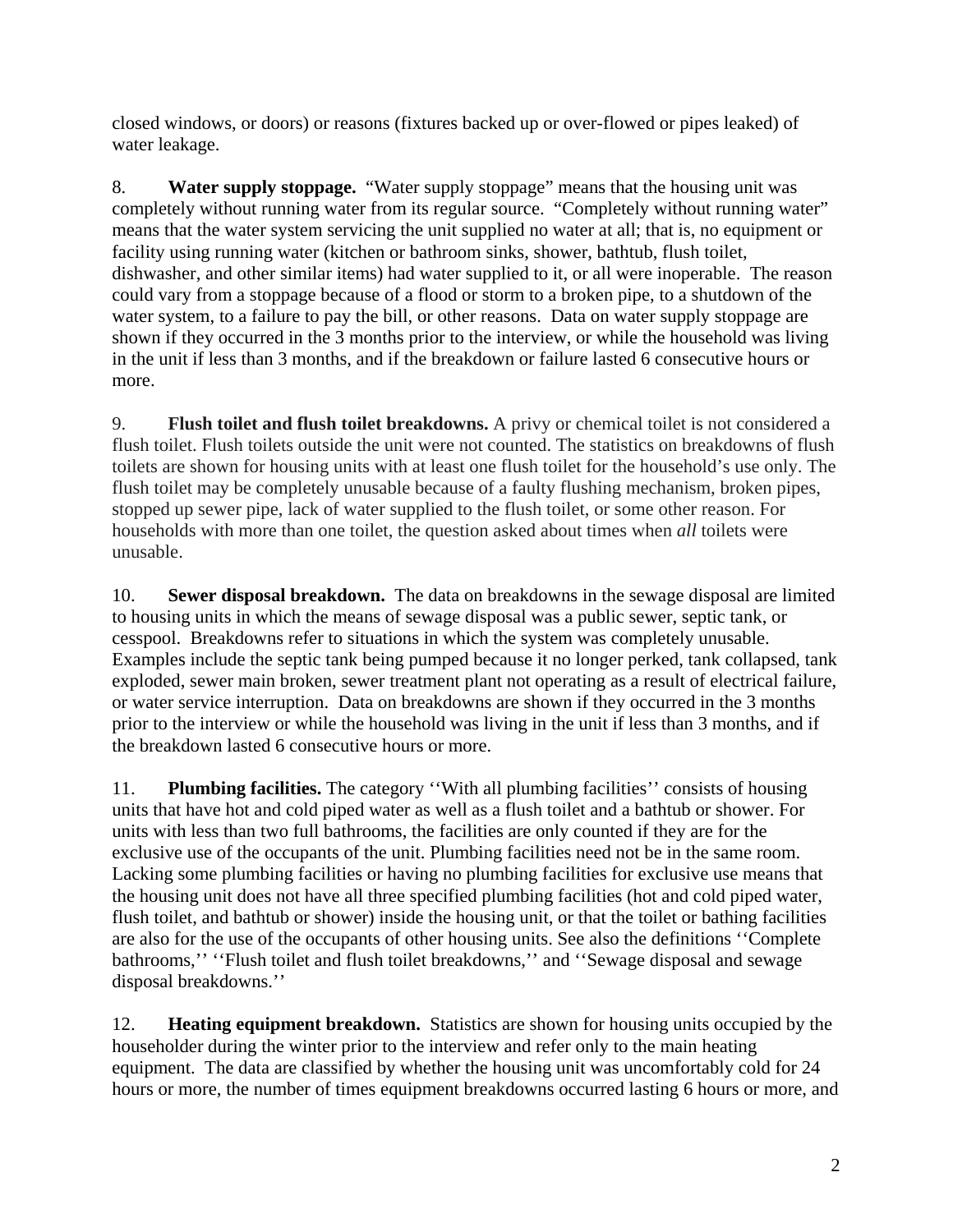causes for the breakdowns. The heating equipment is broken down if it is not providing heat at its normal heating capacity through some fault in the equipment.

13. **Room heater without flue** refers to any room heater that burns kerosene, gas, or oil, and that does not connect to flue, vent, or chimney.

14. **Electric wiring.** A housing unit is classified as having exposed electric wiring if the unit has any wiring that is not enclosed, either in the walls or in metal or plastic coverings. Excluded are appliance cords, extension cords, chandelier cords, and telephone, antenna, or cable television wires.

15. **Electric wall outlets.** A housing unit is classified as having rooms without electric wall outlets if there is not at least one working electric wall outlet in each room of the unit. A working electric wall outlet is one that is in operating condition; that is, it can be used when needed. If a room does not have an electric wall outlet, an extension cord used in place of a wall outlet is not considered to be an electric wall outlet.

16. **Lack of kitchen facilities**. Lacking a kitchen sink, refrigerator, or cooking equipment (stove, burners, or microwave oven) inside the structure for the exclusive use of the unit.

17. **Roofing problems.** A "sagging roof" is a critical defect indicating continuous neglect, or deep or serious damage to the structure. Only roofs with substantial sagging were included. "Missing roofing material" includes rotted, broken, loose or missing shingles, tiles, slate, shake, and tin, caused by extensive damage from fire, storm, or serious neglect. "Hole in roof" occurs when the missing roof materials expose the interior of the unit directly to weather. Holes caused by construction activity were not counted unless the construction had been abandoned.

18. **Exterior siding problems.** "Missing bricks, siding, or other outside wall material" applies to the exterior wall (including chimney) of the structure. Those defects may have been caused by storm, fire, flood, extensive neglect, vandalism, and so forth. Materials may include clapboard siding, shingles, boards, brick, concrete, and stucco. The missing materials do not necessarily expose the interior of the unit directly to weather. Missing materials resulting from construction activity were not counted unless construction had been abandoned. "Sloping outside walls" is a critical defect indicating continuous neglect or serous damage to the structure. Only walls with substantial sagging were included.

19. **Window problems.** "Boarded-up window" have been sealed off to protect against weather or entry and include windows and/or doors covered by board, brick, metal, or some other material. "Broken windows" indicated several broken or missing window panes. "Bars on windows" are to protect against unlawful entry. The condition of the windows has no bearing on this item. The bars can be vertical, horizontal, or a metal grating. Windows completely covered with metal sheeting are not included in this category.

20. **Foundation problems.** This category includes large cracks, holes, and rotted, loose, or missing foundation material.